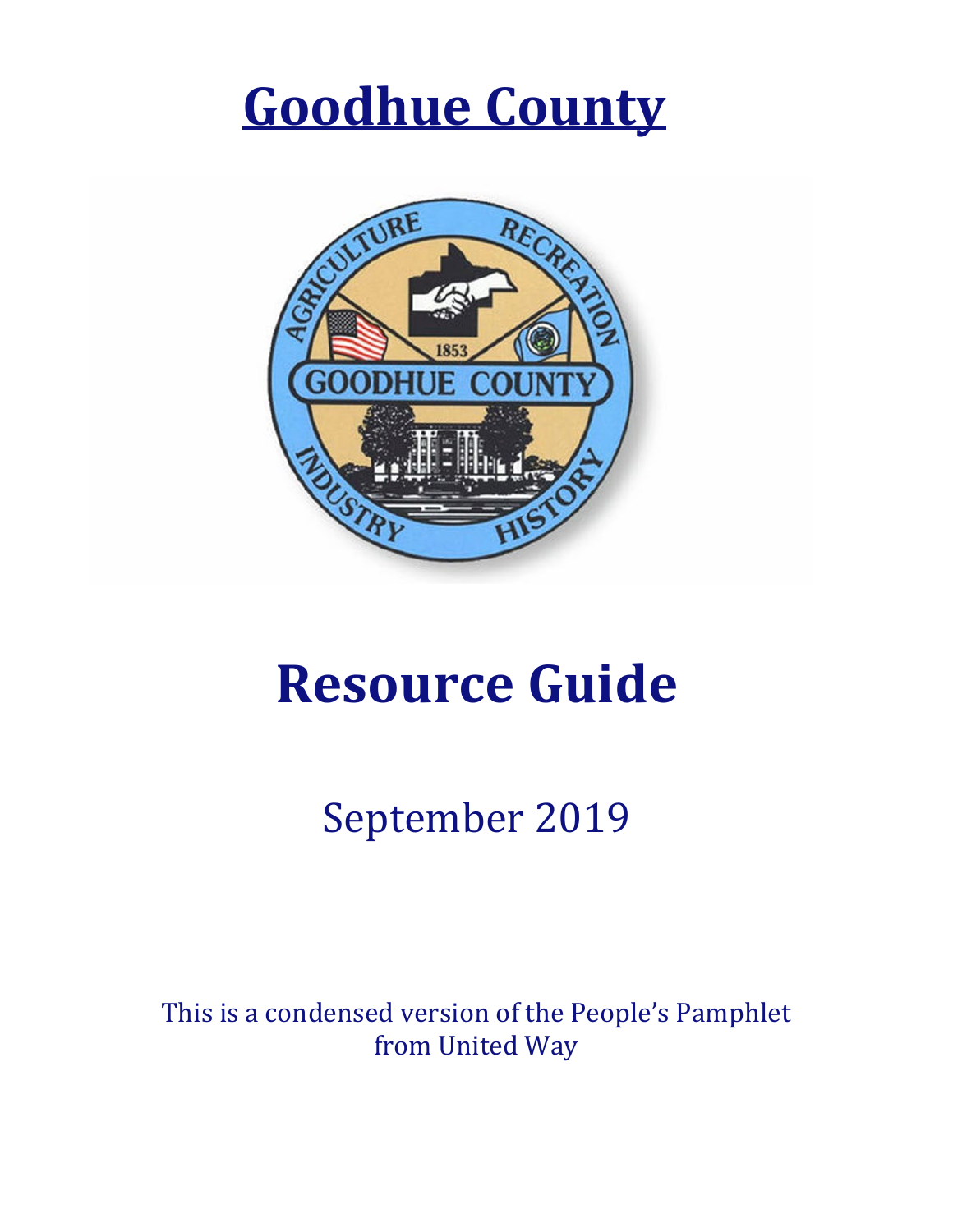#### **Table of Contents**

| Food. 8 |  |
|---------|--|
|         |  |
|         |  |
|         |  |
|         |  |
|         |  |
|         |  |
|         |  |
|         |  |
|         |  |
|         |  |
|         |  |
|         |  |
|         |  |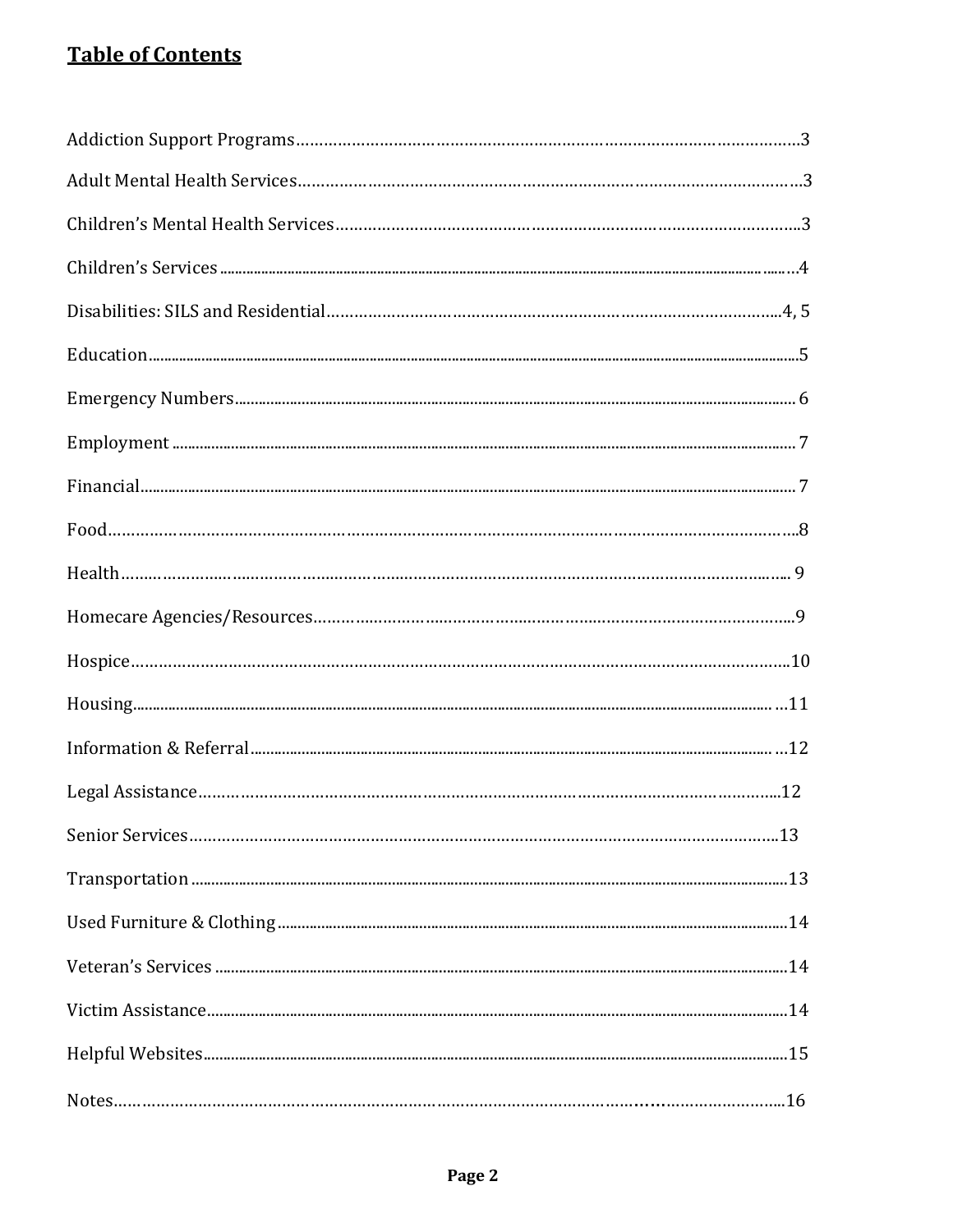## *Addiction Support Programs*

| <b>Alcoholics Anonymous</b>                                 |                                                    |
|-------------------------------------------------------------|----------------------------------------------------|
| <b>United Lutheran</b><br>Prairie Island<br><b>Red Wing</b> | 1-651-388-3583<br>1-651-385-4185<br>1-651-388-2949 |
| Al-Anon                                                     | 1-651-388-9360                                     |
| Chemical Health Initiative of Goodhue County                | 1-651-385-3307                                     |
| <b>Gamblers Anonymous</b>                                   | 1-800-333-4673                                     |
| <b>Narcotics Anonymous</b>                                  | 1-877-767-7676                                     |
| <b>Adult Mental Health</b>                                  |                                                    |
| <b>Catholic Charities Counseling Services</b>               | 1-651-388-9360 ext. 26                             |
| Covered Bridge Family Resources-Zumbrota                    | 1-507-732-4136                                     |
| <b>Grief Support Program</b>                                | 1-651-267-5386                                     |
| Hiawatha Valley Mental Health Center                        | 1-651-327-2270                                     |
| Mayo Clinic Health System                                   | 1-651-267-5000                                     |
| National Alliance for the Mentally Ill                      | 1-888-626-4435                                     |
| Possibilities Therapeutic Services                          | 1-651-301-1369                                     |
| <b>Suicide Prevention</b>                                   | 1-800-784-2433                                     |
| <b>Children's Mental Health Services</b>                    |                                                    |
| A Plus - Behavioral Analyst Specialist                      | 1-612-276-3300                                     |
| <b>Behavior Wizards</b>                                     | 1-320-230-2708 or                                  |
| <b>Bill Clafton</b>                                         | Jon 1-218-839-9135<br>651-385-9131                 |
| Children's Mental Health Crisis Response                    | 1-844-274-7472                                     |

Community Support Services **Case Manager refers** to Fernbrook 651-212-7429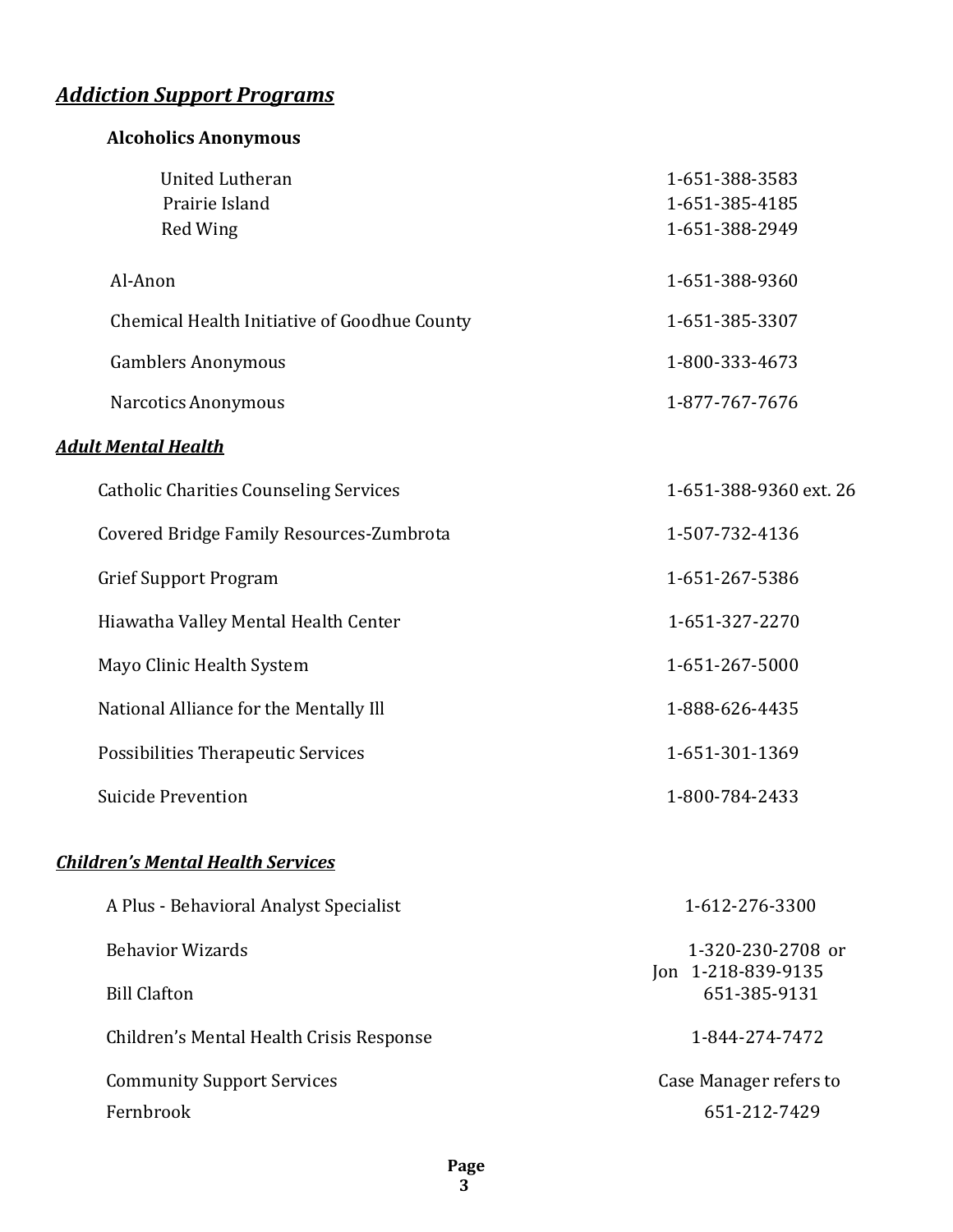| Fraser                              | 1-612-331-9413               |
|-------------------------------------|------------------------------|
| Hiawatha Valley                     | 651-327-2270                 |
| Mayo Red Wing                       | 651-267-5000                 |
| <b>MN</b> Autism                    | 1-651-452-3499               |
| <b>MN Life Bridges</b>              | 1-651-431-2017               |
| Mount Olivet                        | 1-952-401-4868               |
| Ombudsperson                        | 1-800-657-3591               |
| <b>PSOP</b>                         | Make Social Service referral |
| Scott Schauss - Behavior Specialist | 651-388-0051                 |
| St. David's Center                  | 1-952-939-0396               |
|                                     |                              |

#### *Children's Services*

| <b>Families First of Minnesota</b>                        | 1-800-462-1660 |
|-----------------------------------------------------------|----------------|
| <b>Children Safety Center</b>                             | 1-651-388-9360 |
| Goodhue County Health & Human Services<br>(Public Health) | 1-651-385-3200 |
| Minnesota Child Care Assistance Program                   | 1-651-385-3200 |
| Kids Count Abused Children's Program                      | 1-651-388-9360 |
| Red Wing Youth Outreach                                   | 1-651-388-3371 |
| Runaway Hot Line                                          | 1-800-621-4000 |
| <b>ARC SE MN</b>                                          | 1-888-732-8520 |
| <u>Disabilities</u>                                       |                |
| ProAct, Red Wing                                          | 1-651-388-7108 |
| ProAct, Zumbrota                                          | 1-507-732-7888 |
| Minnesota Hand & Voices                                   | 1-651-265-2435 |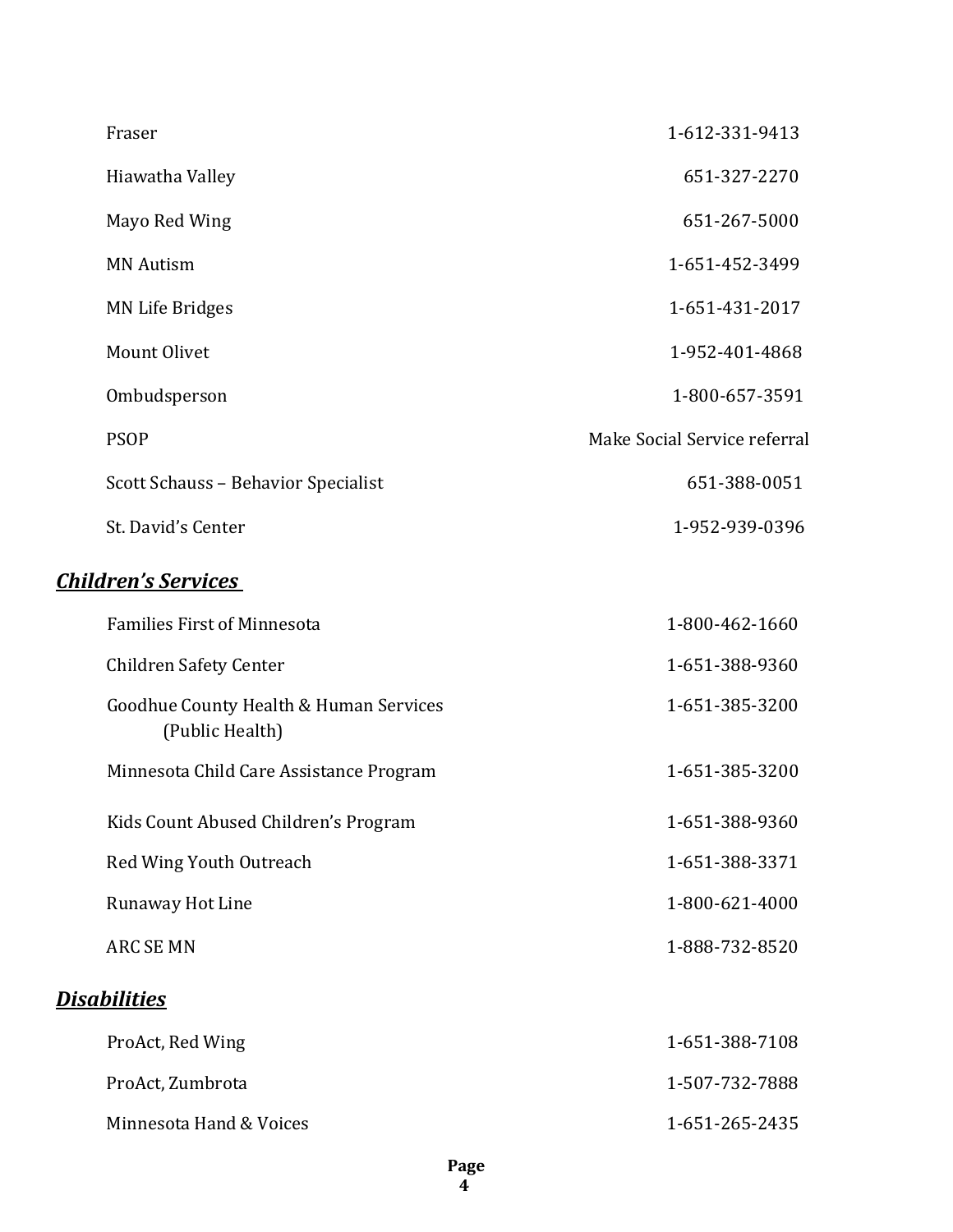| <b>Toll Free</b>                          | 1-866-346-4543 |
|-------------------------------------------|----------------|
| <b>TTY</b>                                | 1-651-265-2379 |
| <b>Opportunity Services</b>               | 1-651-388-1854 |
| <b>Vocational Rehabilitation Services</b> | 1-651-385-6486 |
| Disability Hub MN                         | 1-866-333-2466 |
| Minnesota Relay                           | $7 - 1 - 1$    |
| RideAbility                               | 1-507-356-8154 |
| <b>SEMCIL</b>                             | 1-651-388-0466 |
|                                           |                |

### *SILS and Residential*

| Cardinal                       | 1-507-281-1077 |
|--------------------------------|----------------|
| Howry                          | 1-651-395-5101 |
| Lutheran Social Services       | 1-651-388-8845 |
| <b>REM</b>                     | 1-651-388-7158 |
| Riverview Services - Wanamingo | 1-507-824-2091 |

#### *Education*

| Cannon Falls Public Library                 | 1-507-263-2804 |
|---------------------------------------------|----------------|
| Cannon Falls Public School District         | 1-507-263-6800 |
| <b>Colvill Family Center</b>                | 1-651-385-8000 |
| <b>Community Education &amp; Recreation</b> | 1-651-385-4565 |
| Environmental Learning Center               | 1-651-388-7339 |
| Goodhue Independent School District         | 1-651-923-4447 |
| <b>Head Start-Three Rivers</b>              | 1-800-277-8418 |
| Hispanic Outreach                           | 1-651-301-2184 |
| Kenyon Public Library                       | 1-507-789-6821 |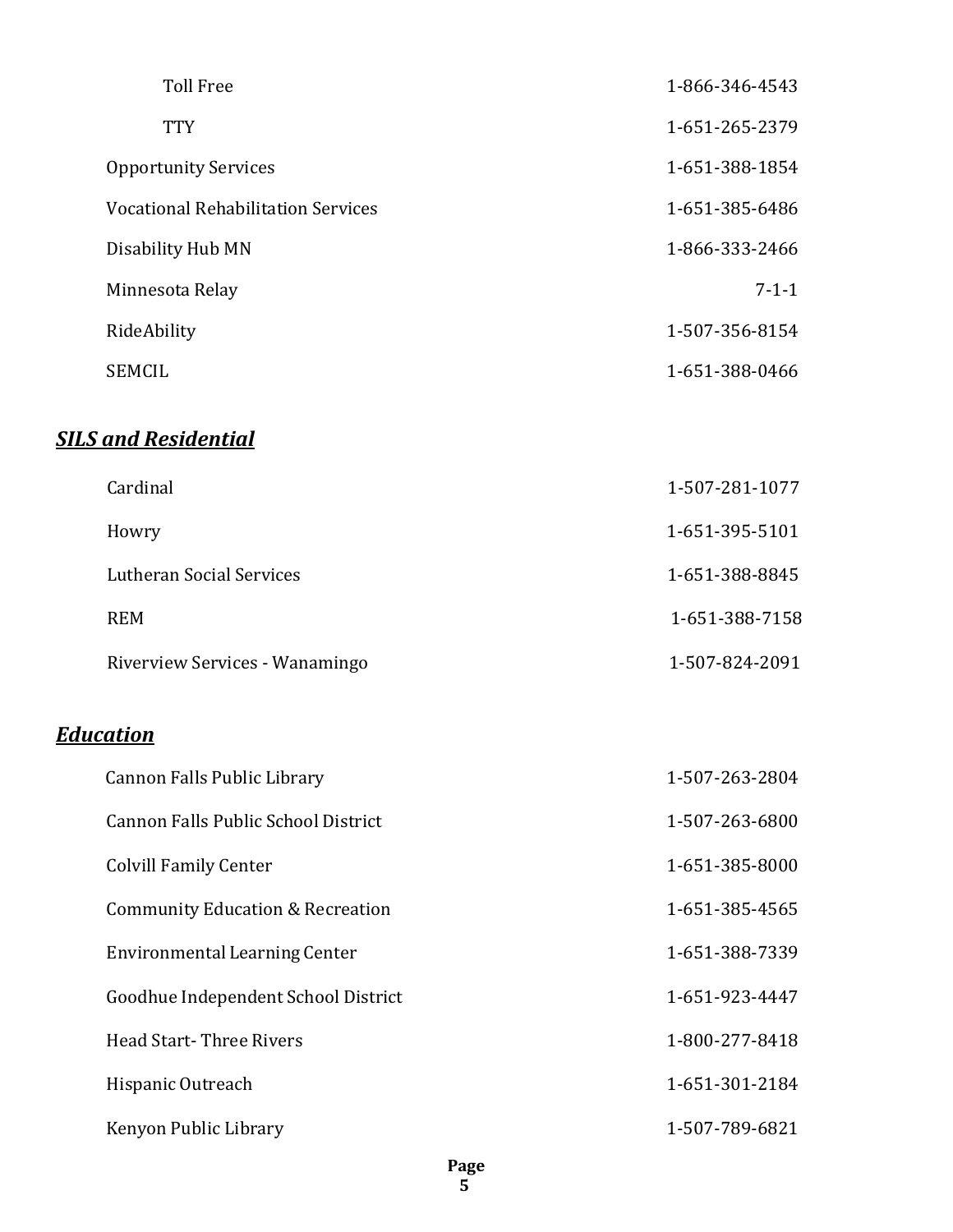| Kenyon/Wanamingo School District              | 1-507-824-2211 |
|-----------------------------------------------|----------------|
| Minnesota State College SE Technical-Red Wing | 1-651-385-6300 |
| Pine Island School District                   | 1-507-356-4849 |
| Red Cottage Montessori School                 | 1-651-380-7249 |
| Red Cross - SE MN Office                      | 1-507-287-2200 |
| Red Wing Public Library                       | 1-651-385-3673 |
| Red Wing School District                      | 1-651-385-4500 |
| <b>Sunshine Corner Preschool</b>              | 1-651-388-4724 |
| Towerview Alternative High School             | 1-651-388-8963 |
| Under the Rainbow Child Care Center           | 1-651-388-6433 |
| Van Horn Public Library-Pine Island           | 1-507-356-8558 |
| Wabasha-Kellogg Early Learning Programs       | 1-651-565-3559 |
| Zumbrota Public Library                       | 1-507-732-5211 |
| Zumbrota/Mazeppa School District              | 1-507-843-4080 |
| <b>Emergency Numbers</b>                      |                |
| <b>Battered Women Hotline</b>                 | 1-800-369-5214 |
| Goodhue County Mental Health Crisis Line      | 1-800-422-0670 |
| Hope Coalition - Sexual Assault Crisis Line   | 1-800-519-6690 |
| Poison Control                                | 1-800-222-1222 |
| <b>Red Cross</b>                              | 1-651-388-9166 |
| <b>Salvation Army</b>                         | 1-651-388-9270 |
| <b>Non-Emergency Numbers</b>                  |                |
| <b>Cannon Falls Police</b>                    | 1-507-263-2278 |
| Goodhue Police                                | 1-651-923-4880 |
| Kenyon Police                                 | 1-507-789-5214 |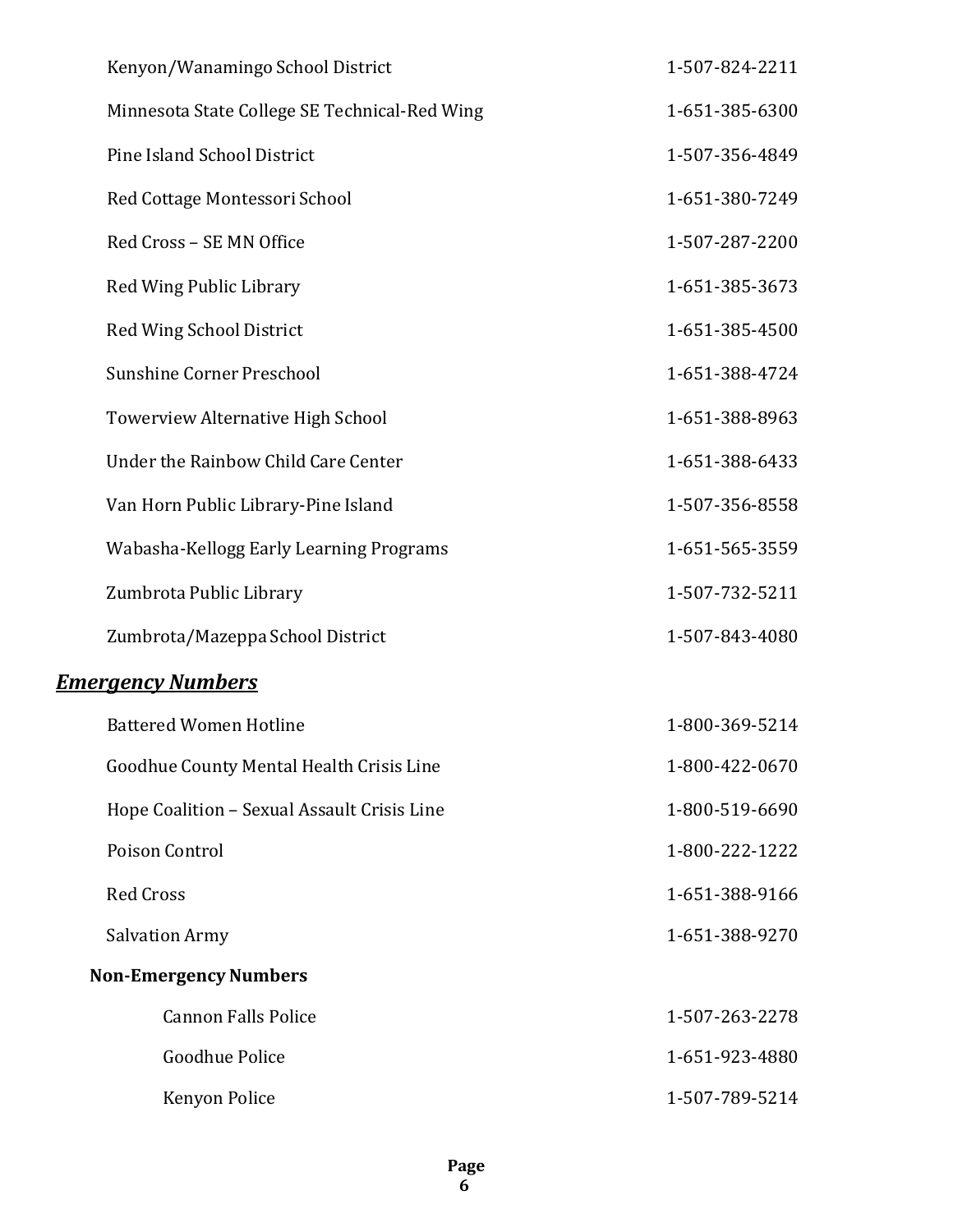| Lake City                                                        | 1-651-345-3344         |
|------------------------------------------------------------------|------------------------|
| Pine Island                                                      | 1-651-507-4070         |
| Prairie Island                                                   | 1-651-267-4000         |
| Red Wing                                                         | 1-651-385-3155         |
| Wanamingo                                                        | 1-651-385-3155         |
| Zumbrota                                                         | 1-651-385-3155         |
| <b>Employment</b>                                                |                        |
| <b>Express Personnel Services</b>                                | 1-651-388-6331         |
| Minnesota Workforce Center                                       | 1-651-385-6402         |
| <b>Financial</b>                                                 |                        |
| <b>AARP</b> Tax Aide                                             | 1-888-687-2277         |
| <b>Community Care Fund</b>                                       | 1-651-388-9360 ext. 10 |
| Goodhue County Health & Human Services (Income Maintenance)      | 1-651-385-3200         |
| Lutheran Social Services- Credit Counseling                      | 1-888-577-2227         |
| Medicare                                                         | 1-800-633-4227         |
| <b>Salvation Army</b>                                            | 1-651-388-9270         |
| <b>Salvation Army Heat Share</b>                                 | 1-800-296-0406         |
| <b>Social Security</b>                                           | 1-507-289-1667         |
| Three Rivers Community Action (weatherization & fuel assistance) | 1-800-277-8418         |
| Xcel Personal Accounts Representative                            | 1-800-331-5262         |

#### **\*\*Cold Weather Rule- October 15 to April 15 You must contact your utility provider to apply**

#### *Food – next page*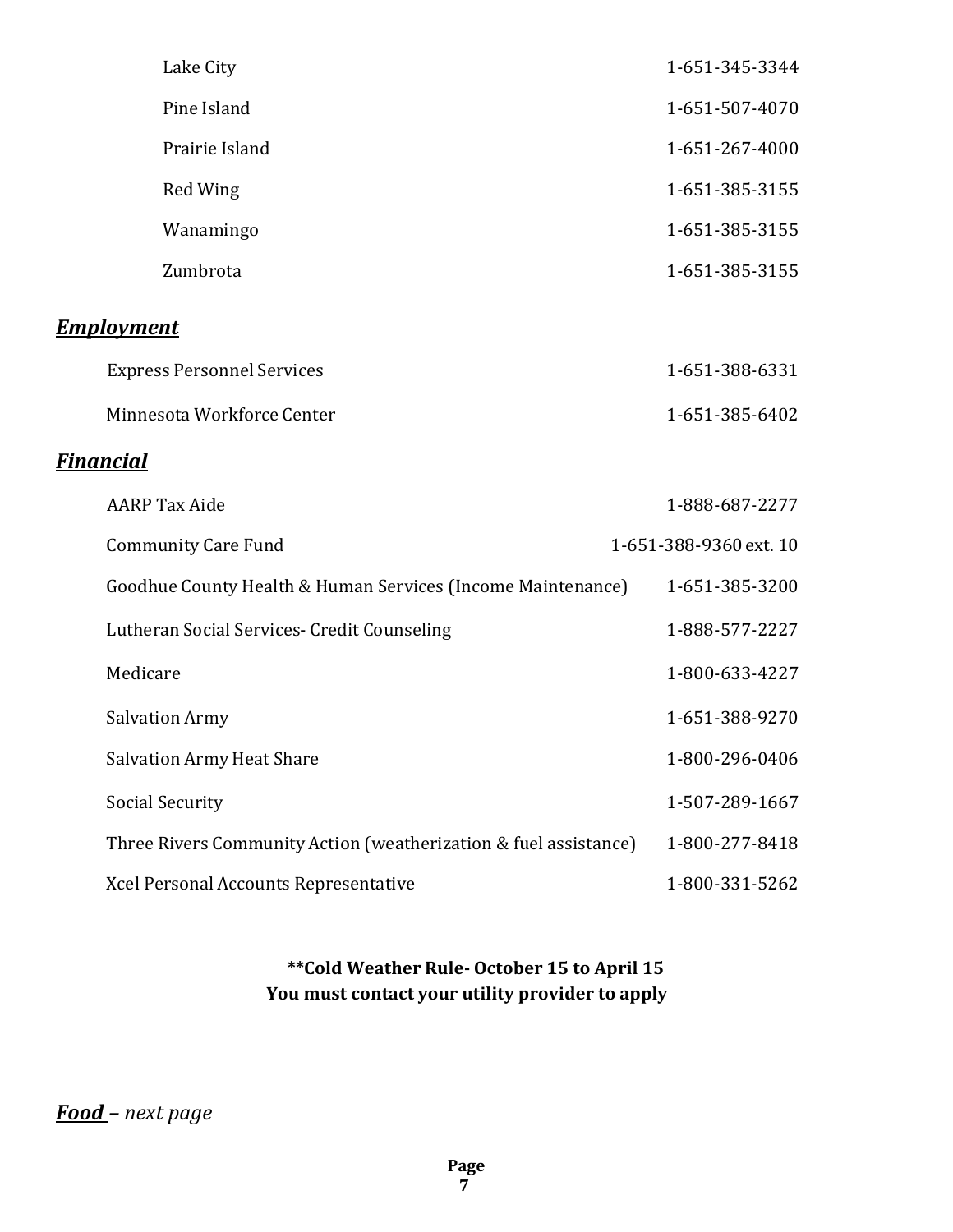#### **Food Shelves:**

| <b>Cannon Falls Food Shelf</b><br>Kenyon Food Shelf                                                               | 1-507-298-1500<br>1-507-789-5261 |  |
|-------------------------------------------------------------------------------------------------------------------|----------------------------------|--|
| Lake City Food Shelf                                                                                              | 1-651-345-5855                   |  |
| Mazeppa Food Shelf                                                                                                | 1-507-843-3800                   |  |
| <b>Pine Island Sharing Shelves</b>                                                                                | 1-507-356-2999                   |  |
| Red Wing Food Shelf                                                                                               | 1-651-388-9302                   |  |
| Zumbrota Area Emergency Food Shelf                                                                                | 1-507-732-7330                   |  |
| Goodhue County Health & Human Services                                                                            | 1-651-385-3200                   |  |
| <b>HOPE Coalition</b>                                                                                             | 1-651-388-9360                   |  |
| Loaves & Fishes-Red Wing                                                                                          | 1-651-388-3262                   |  |
| WIC-Women, Infants, Children                                                                                      | 1-651-385-6120                   |  |
| <b>Meals on Wheels:</b>                                                                                           |                                  |  |
| St. Crispin Meals on Wheels (Red Wing)                                                                            | 1-651-385-5429 or 5436           |  |
| Lake City Medical Center (evening meal)                                                                           | 1-651-345-3321                   |  |
| Sunset Home (Kenyon)                                                                                              | 1-507-789-6134 ext 126           |  |
| Three Rivers Community Action, Inc.<br>(Cannon Falls, Goodhue, Pine Island, Wanamingo, & Zumbrota) 1-800-277-8418 |                                  |  |
| Minnesota Food Helpline                                                                                           | 1-888-711-1151                   |  |
| Mom's Meals                                                                                                       | 1-866-716-3257                   |  |
| <b>Senior Dining Sites: (SEMCAC)</b><br>Meals, social events and dietary services in group settings               |                                  |  |
| <b>Cannon Falls</b>                                                                                               | 1-507-263-3956                   |  |
| Kenyon                                                                                                            | 1-507-789-6120                   |  |
| Lake City                                                                                                         | 1-651-345-5977                   |  |
| Pine Island                                                                                                       | 1-507-356-8991                   |  |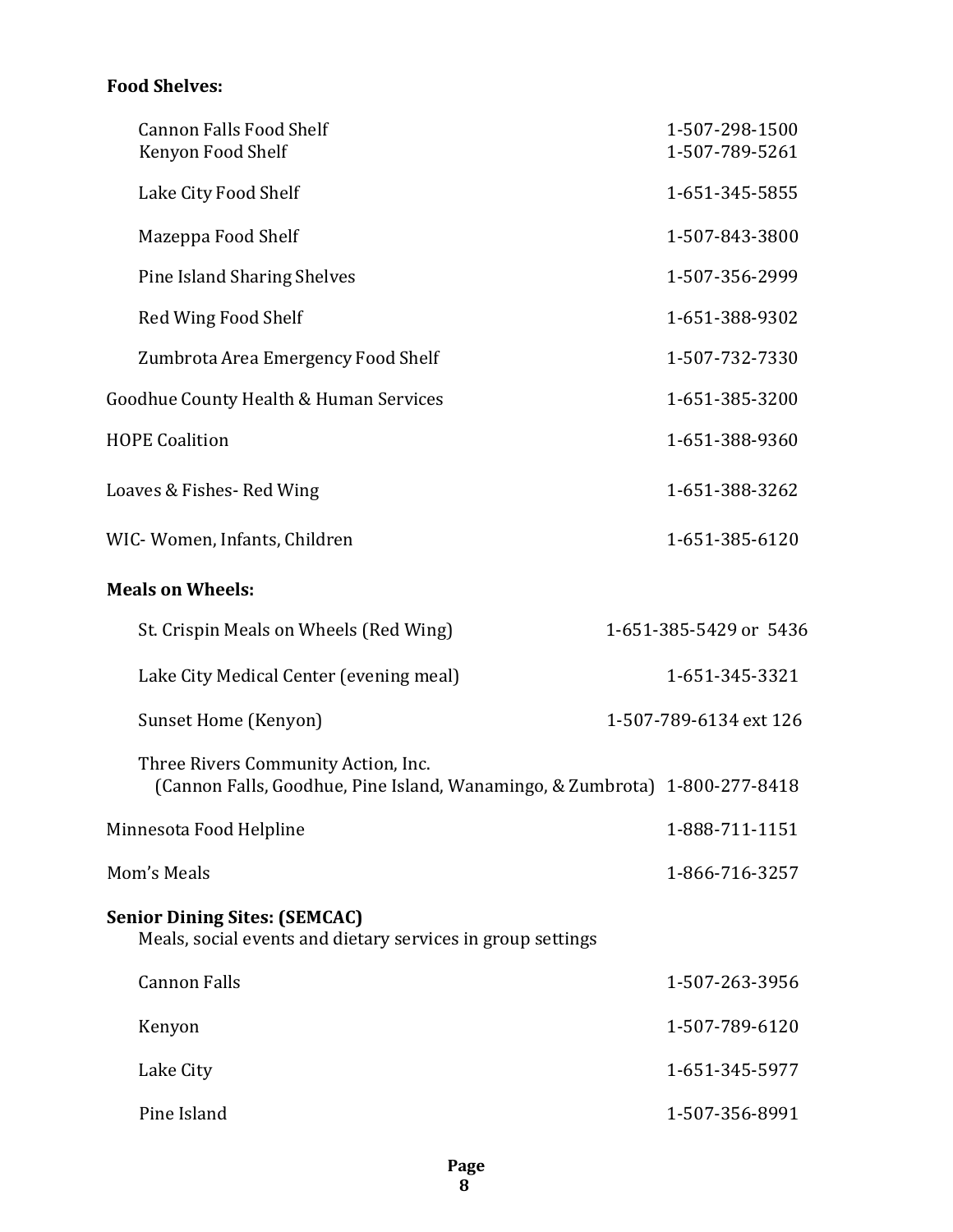| Red Wing (Jordan Towers)<br>Main office        |                                  | 1-651-388-7571<br>1-800-944-3402 |
|------------------------------------------------|----------------------------------|----------------------------------|
| Wanamingo $(10:00am - 1:00pm)$                 |                                  | 1-507-824-2995                   |
| Zumbrota                                       |                                  | 1-507-732-5086                   |
| <b>Health</b>                                  |                                  |                                  |
| <b>Blind and Visually Impaired:</b>            |                                  |                                  |
| SE MN Services for the Blind                   |                                  | 1-800-366-2715                   |
| <b>CARE Clinic (Red Wing)</b>                  |                                  | 1-651-388-1022                   |
| Deaf and Hard of Hearing:                      |                                  |                                  |
| Telephone Equipment Distribution program       |                                  | 1-800-311-1148                   |
| Southern Minnesota Hearing Aid Bank program    |                                  | 1-800-311-1148                   |
| Goodhue County Health & Human Services         | 1-800-950-2142 or 1-651-385-3200 |                                  |
| <b>Home Care Agencies/Resources</b>            |                                  |                                  |
| Omega Home Healthcare LLC                      |                                  | 1-877-517-0644                   |
| <b>Recover Home Care</b>                       |                                  | 1-507-289-2411                   |
| <b>Heartland Home Health Care</b>              |                                  | 1-507-292-1170                   |
| Hiawatha Home Care                             | 1-800-837-8898<br><sub>or</sub>  | 1-651-388-2223                   |
| Interim HealthCare (Rochester)                 |                                  | 1-507-200-1111                   |
| Adara Home Health (no longer does PCA)         |                                  | 1-507-252-9844                   |
| Recover Health Home Care                       |                                  | 1-507-282-2246                   |
| Spectrum Homecare (Rochester)                  |                                  | 1-507-282-8052                   |
| <b>Community Involvement Homecare Services</b> |                                  | 1-612-362-4404                   |
| <b>Intreped Northfield</b>                     |                                  | 1-952-894-2663                   |
| Northfield Homecare                            |                                  | 1-507-646-1457                   |
| St. Elizabeth - Wabasha                        |                                  | 1-651-565-5577                   |
| Dannielle Angell's Natural Choice Cleaning     |                                  | 1-507-259-3366                   |
| (Homemaking services only)                     |                                  |                                  |

#### **All above agencies are Medicare certified home care agencies**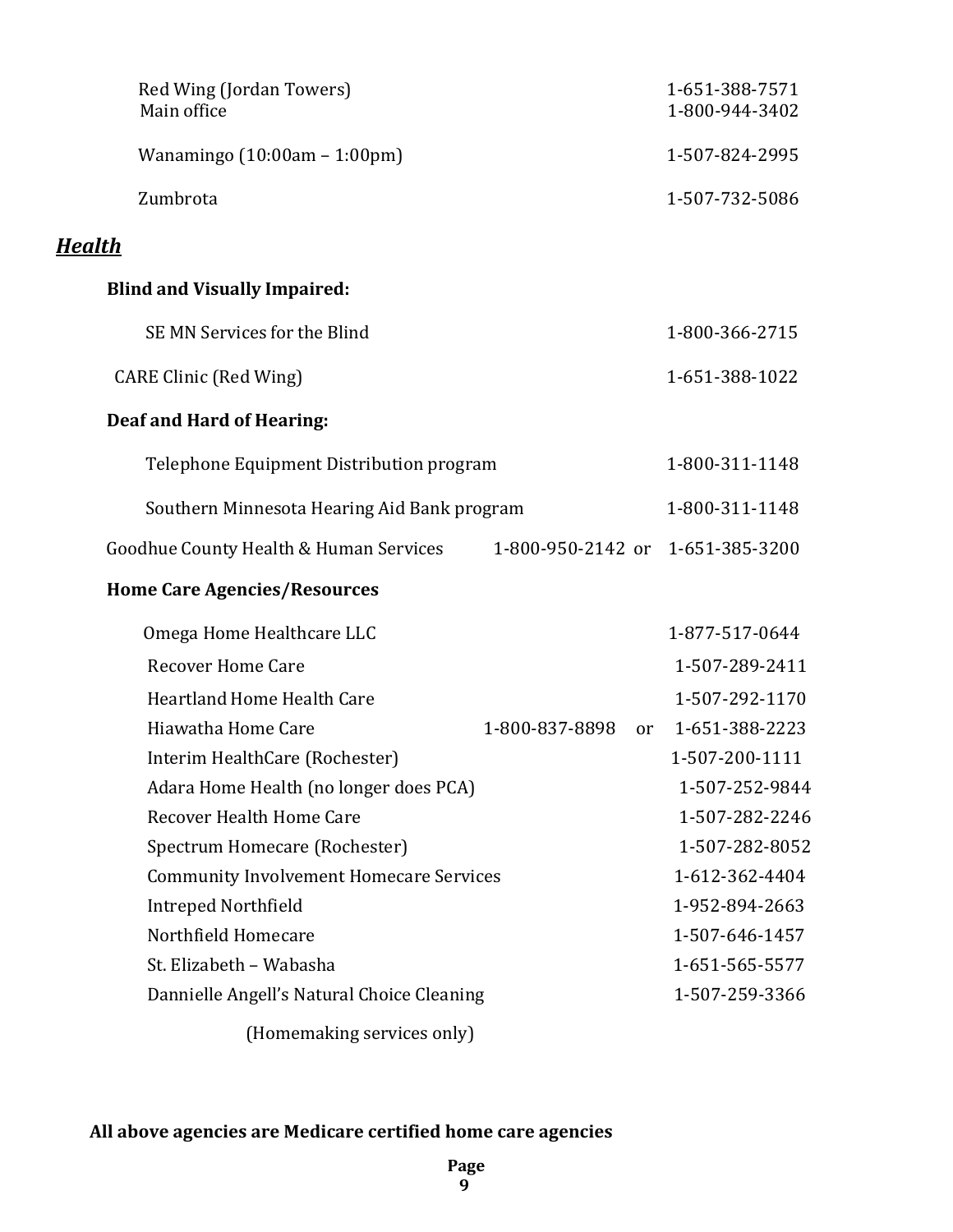| ACCRA Home Health (private pay or insurance only)   |                                            | 1-651-388-1010            |
|-----------------------------------------------------|--------------------------------------------|---------------------------|
| Home Health Agency Hotline                          |                                            | 1-800-369-7994            |
| Home Instead Senior Care                            | 1-888-285-1733 or                          | 1-507-285-1700            |
| Lutheran Social Services                            |                                            | 1-651-388-8845            |
| SEMCIL - PCA only                                   | 1-507-285-1815 or                          | 1-651-388-0466            |
| <b>Hospice Care:</b>                                |                                            |                           |
| Faribault Area Hospice                              |                                            | 1-507-332-4835            |
| Heartland Home Health Care & Hospice                | 1-877-291-9498 or                          | 1-507-292-1170            |
| Mayo Health Care System Red Wing                    | 1-888-845-3410 or                          | 1-651-385-3410            |
| Mayo Hospice Program                                |                                            | 1-507-284-4002            |
| <b>MN Hospice Organization</b>                      |                                            | 1-866-290-4321            |
| Season's Hospice of Rochester                       |                                            | 1-507-285-1930            |
| St. Croix Hospice                                   |                                            | 1-507-281-5700            |
| Life Choice Pregnancy Resource Center- Cannon Falls |                                            | 1-507-263-8000            |
| <b>Lifeline Services:</b>                           |                                            |                           |
| Fairview                                            |                                            | 1-952-885-6185            |
| Kenyon Area, District One                           |                                            | 1-507-334-6451            |
| Mayo Clinic Store                                   |                                            | 1-888-303-9354            |
| Mayo Health Care System Cannon Falls                |                                            | 1-507-263-6000            |
| Mayo Health Care System Red Wing                    | 1-866-827-5039 or 1-800-242-1306 ext. 4518 |                           |
| Phillips Lifeline                                   | 1-800-368-2925 or 1-800-242-1306 ext. 4518 | $(MN 903 - program code)$ |
| <b>Mayo Health Care System Facilities:</b>          |                                            |                           |
| <b>Cannon Falls</b>                                 |                                            | 1-507-263-6000            |
| Lake City                                           |                                            | 1-651-345-3321            |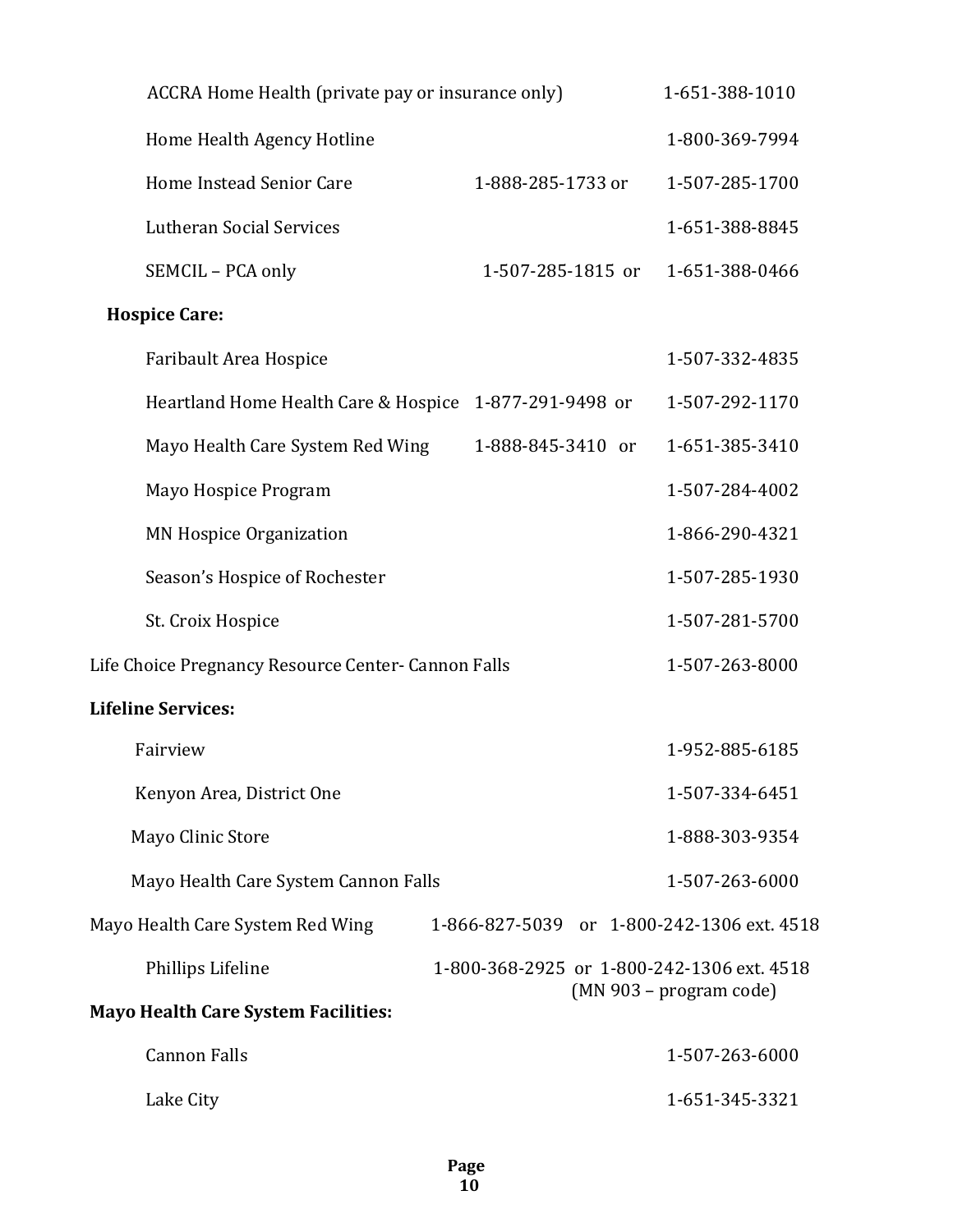| Red Wing                                                                                | 1-651-267-5000                   |
|-----------------------------------------------------------------------------------------|----------------------------------|
| Same Day Clinic and Walk-ins (Red Wing)                                                 | 1-651-267-5000                   |
| Zumbrota                                                                                | 1-507-732-7314                   |
| <b>Medical Supplies and Equipment:</b>                                                  |                                  |
| <b>Alliance Medical Supply</b>                                                          | 1-651-895-8040                   |
| American Home Patient                                                                   | 1-507-281-4884                   |
| <b>Corner Home Medical Equipment</b>                                                    | 1-651-267-2414                   |
| Lincare (home respiratory) SPS                                                          | 1-651-388-0722                   |
| <b>Med City Mobility</b>                                                                | 1-507-334-2602                   |
| Wheelchair Ramp Build - SEMCIL                                                          | 1-507-285-1815                   |
| Minnesota Care<br>MN sure                                                               | 1-800-657-3672<br>1-855-366-7873 |
| New Beginnings Family Services-Red Wing                                                 | 1-651-267-4357                   |
| 24-Hour Helpline                                                                        | 1-800-712-4357                   |
| WIC-Women, Infants, Children                                                            | 1-651-385-6120                   |
| <b>Housing</b>                                                                          |                                  |
| <b>Assisted Living Facilities:</b>                                                      |                                  |
| Deer Crest (Red Wing)                                                                   | 1-651-267-5444                   |
| Evergreen Place (Pine Island)                                                           | 1-507-356-8585                   |
| Gunderson Gardens (Kenyon)                                                              | 1-507-789-6134                   |
| Loving Residence (Red Wing)                                                             | 1-651-388-1650                   |
| Potter Ridge (Red Wing)                                                                 | 1-651-388-1546                   |
| St. Crispin Living Community (formerly St. Brigid's at Hi Park -Red Wing)1-651-388-1234 |                                  |
| The Bridges of Zumbrota                                                                 | 1-507-732-8455                   |
| (formerly Twin Rivers - Cannon Falls)<br><b>Cannon Rivers Senior Living</b>             | 1-507-263-3600                   |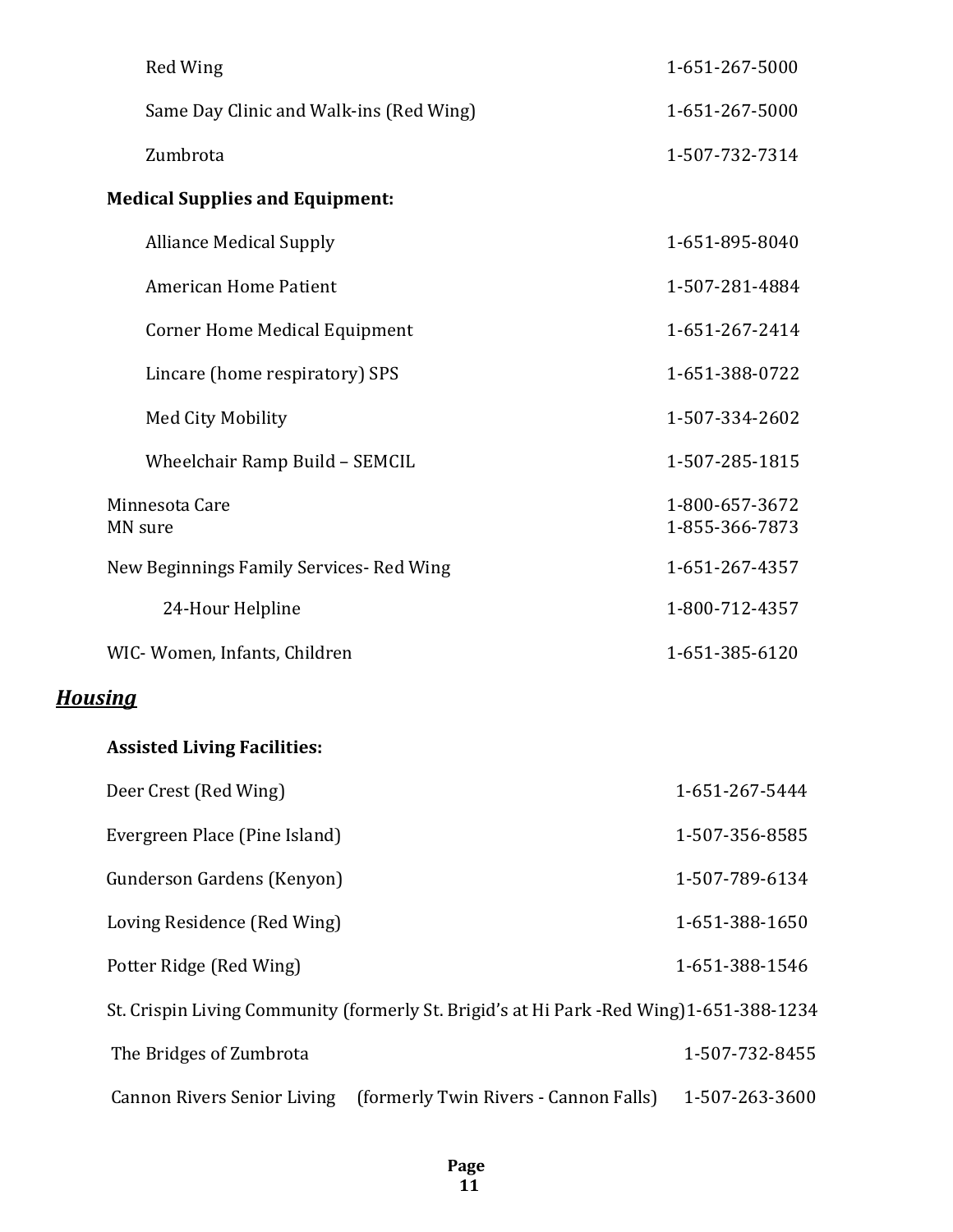#### **Long Term Care Facilities:**

|                                                                                       | Bayview Nursing and Rehabilitation Center (Red Wing Health Center) 1-651-388-4800 |                                                    |
|---------------------------------------------------------------------------------------|-----------------------------------------------------------------------------------|----------------------------------------------------|
| The Gardens @ Cannon Falls                                                            |                                                                                   | 1-507-263-4658                                     |
| Kenyon Sunset Home                                                                    |                                                                                   | 1-507-789-6134                                     |
| Lake City Medical Center                                                              |                                                                                   | 1-651-345-3321                                     |
| Pine Haven Care Center (Pine Island)                                                  |                                                                                   | 1-507-356-8304                                     |
| River Oaks Health Care Center (Lake City)                                             |                                                                                   | 1-651-345-2713                                     |
| St. Crispin (Red Wing)                                                                | 1-651-385-3434 and for 24 hour                                                    | 1-651-380-2109                                     |
| Zumbrota Care Center<br><b>Other housing options:</b>                                 |                                                                                   | 1-507-732-8400                                     |
| CommonBond-Maple Hills Apartments                                                     |                                                                                   | 1-651-388-2821                                     |
| Habitat for Humanity                                                                  |                                                                                   | 1-651-388-9360 ext. 32                             |
| <b>HOPE Coalition</b>                                                                 |                                                                                   | 1-651-388-9360 ext. 28                             |
| <b>Lutheran Social Services</b>                                                       |                                                                                   | 1-651-388-3498                                     |
| <b>Red Wing Housing Authority</b><br><b>SEMMCHRA</b><br>Three Rivers Community Action |                                                                                   | 1-651-388-7571<br>1-651-565-2638<br>1-507-316-0610 |
| <b>Information &amp; Referral</b>                                                     |                                                                                   |                                                    |
| 2-1-1 Information & Referral                                                          |                                                                                   | 2-1-1 or 1-800-543-7709                            |
| Families First of Minnesota - Rochester                                               |                                                                                   | 1-800-462-1660                                     |
| Disability Hub MN                                                                     |                                                                                   | 1-866-333-2466                                     |
| Hispanic Outreach of Goodhue County                                                   |                                                                                   | 1-651-301-2184                                     |
| <b>Immigrant Law Center of Minnesota</b>                                              |                                                                                   | 1-651-641-1011                                     |
| Senior Linkage Line                                                                   |                                                                                   | 1-800-333-2433                                     |

#### *Legal Assistance*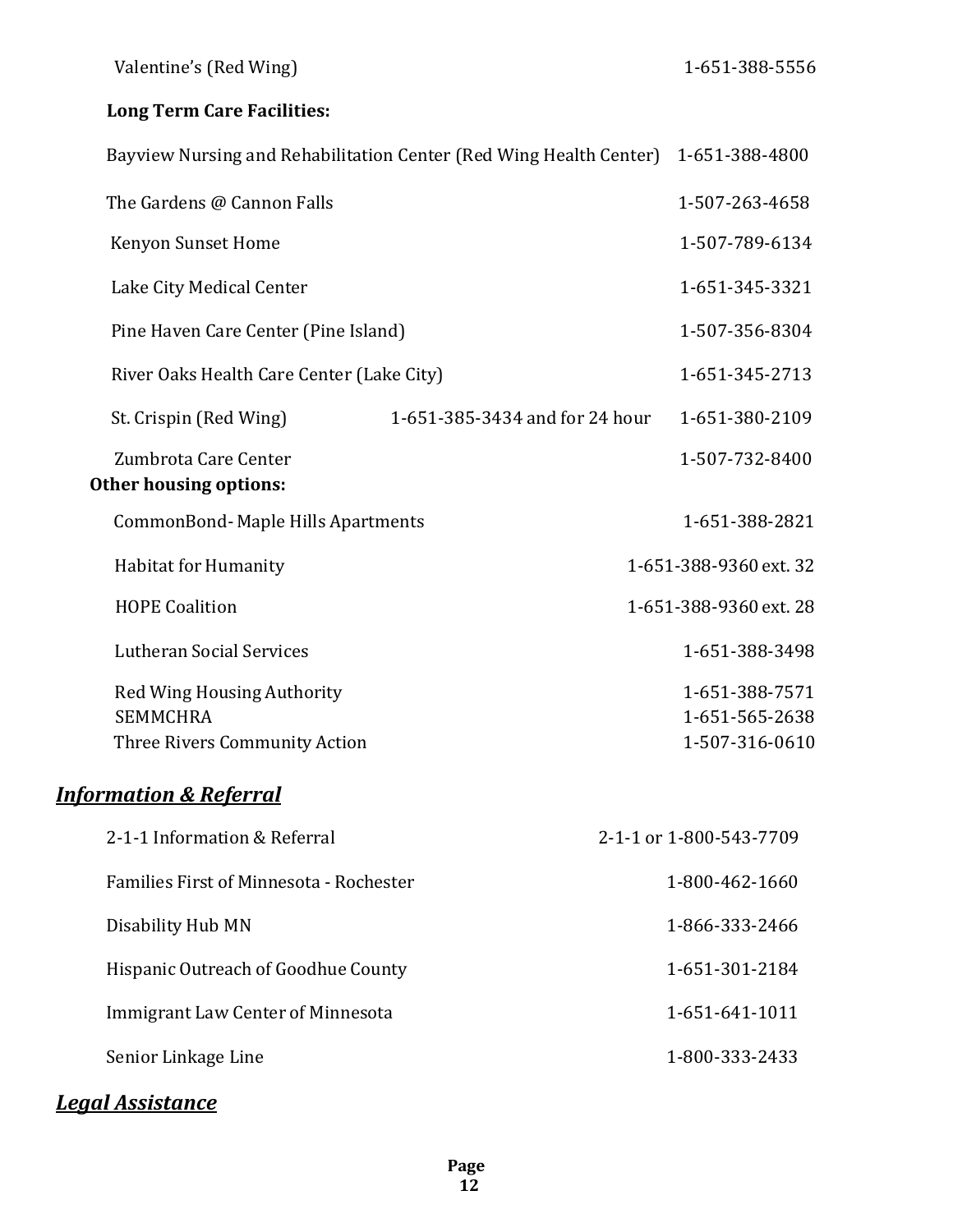| <b>Housing Equality Law Project</b> |                                           | 1-866-292-0080 |
|-------------------------------------|-------------------------------------------|----------------|
| MN Department of Human Rights       |                                           | 1-800-657-3704 |
| Ombudsperson                        |                                           | 1-800-657-3591 |
| PFLAG                               |                                           | 1-651-388-9610 |
| Red Wing Human Rights Commission    |                                           | 1-651-385-3634 |
| Southern MN Regional Legal Services | Intake – 1-888-575-2954 or 1-800-372-8168 |                |

#### *Senior Services*

| <b>Elder Network</b>           | 1-507-285-5272                   |
|--------------------------------|----------------------------------|
| Faith in Action-Red Wing       | 1-651-327-2400                   |
| Foster Grandparent Program     | 1-888-205-3770                   |
| Grief Support                  | 1-651-385-3412                   |
| Pier 55 Red Wing Area Seniors  | 1-651-327-2255                   |
| Pine Island Area Home Services | 1-507-356-2999                   |
| <b>Quality Career Services</b> | 1-651-385-3352                   |
| <b>SEMCAC-Senior Dining</b>    | 1-651-388-9875                   |
| St. Crispin Meals on Wheels    | 1-651-385-5429 or 1-651-385-5436 |
| Senior LinkAge Line            | 1-800-333-2433                   |
| <b>Seniors Helping Seniors</b> | 1-651-267-3599                   |
| Three Rivers Community Action  | 1-507-316-0610                   |

### *Transportation*

| Action Volunteers (Lake City)  | 1-507-534-1244 |
|--------------------------------|----------------|
| <b>American Cancer Society</b> | 1-651-388-3321 |
| Corporate Car and Coach        | 1-651-388-8800 |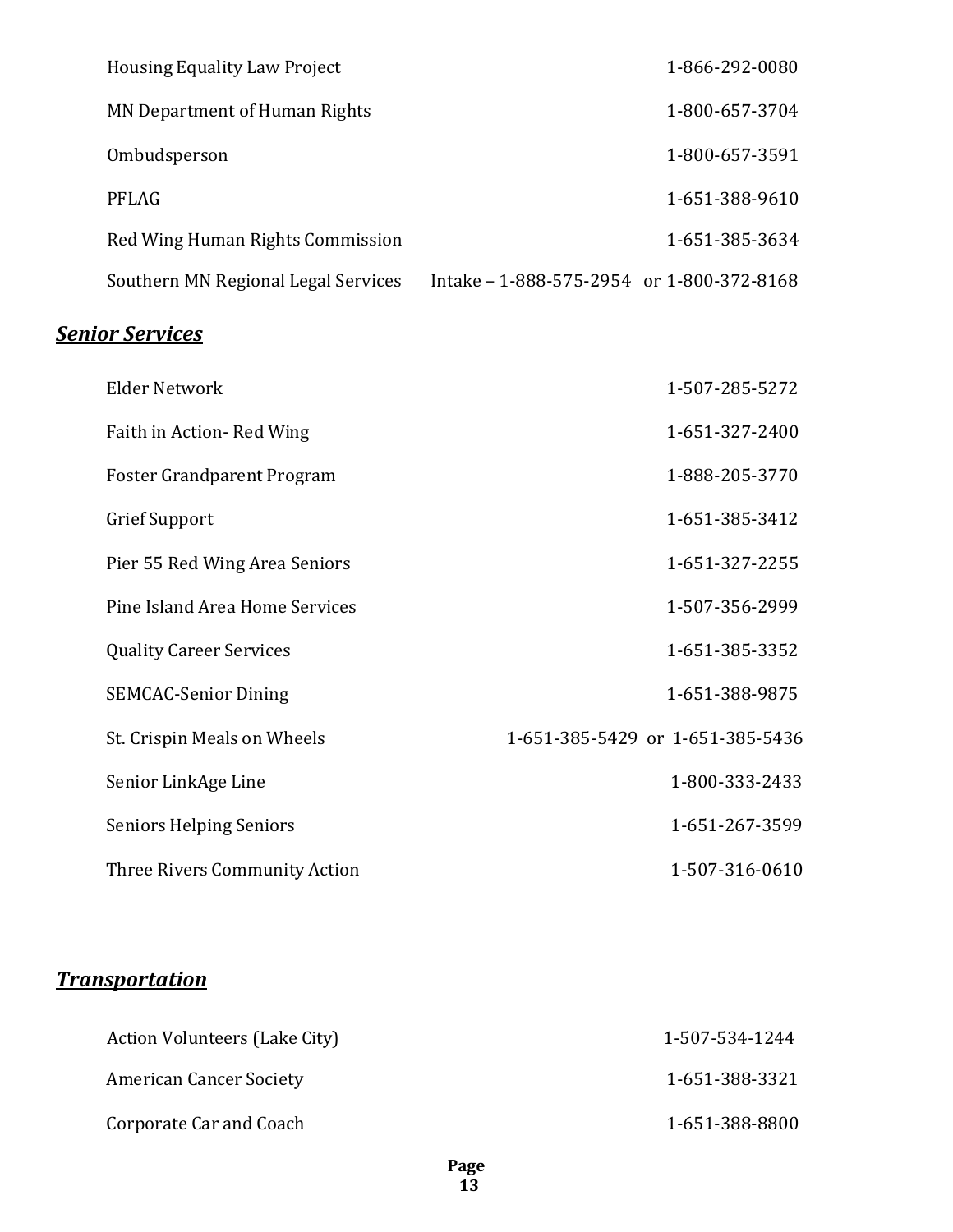| Dave's Taxi                              | 1-651-307-1708 |
|------------------------------------------|----------------|
| Faith in Action                          | 1-651-327-2400 |
| Handi-Van                                | 1-507-281-3600 |
| <b>Hiawathaland Transit</b>              | 1-866-623-7505 |
| Pine Island Area Home Services           | 1-507-356-2999 |
| The Taxi Company-Red Wing                | 1-651-385-8294 |
| <b>Red Wing Mobility</b>                 | 1-651-388-9215 |
| R & S Transport                          | 1-800-656-5080 |
| Three Rivers Transportation              | 1-866-623-7505 |
| <b>Used Furniture &amp; Clothing</b>     |                |
| Annadee's Closet                         | 1-651-388-7031 |
| <b>Connecting Connection</b>             | 1-651-388-1900 |
| <b>Salvation Army</b>                    | 1-651-388-9270 |
| Wise Penny Thrift Store                  | 1-651-385-0565 |
| <b>Veteran's Services</b>                |                |
| Veteran's medical rides to a VA hospital | 1-651-385-3256 |
| <b>Victim Assistance</b>                 |                |
| <b>Battered Women Hotline</b>            | 1-800-369-5214 |
| Child Help National Abuse Helpline       | 1-800-422-4453 |
| Goodhue County Health & Human Services   | 1-651-385-3232 |
| Haven of Hope-Domestic Violence          | 1-651-385-8601 |
| MN Domestic Violence Resource            | 1-612-565-4114 |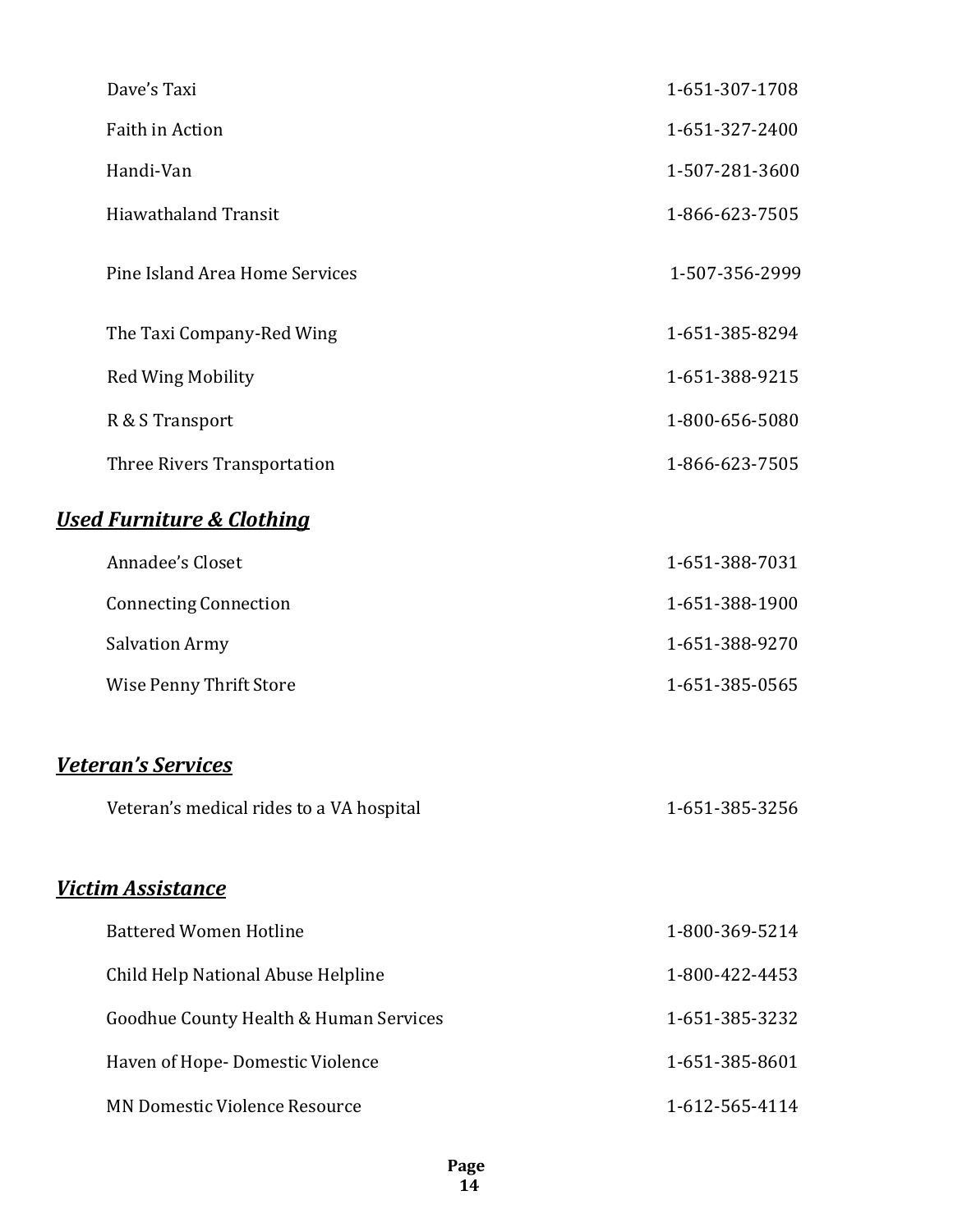| National Domestic Abuse Hotline      | 1-800-799-7233 |
|--------------------------------------|----------------|
| SARA- Sexual Assault Resource Agency | 1-800-519-6690 |

#### **Helpful Websites**

[www.minnesotahelp.info](http://www.minnesotahelp.info/)

[www.healthcare.gov](http://www.healthcare.gov/)

[www.mn.bridgetobenefits.org](http://www.mn.bridgetobenefits.org/)

[www.mhfa.state.mn.us](http://www.mhfa.state.mn.us/)

[www.freephonemn.org](http://www.freephonemn.org/)

[www.lawhelpmn.org](http://www.lawhelpmn.org/)

[www.211.org](http://www.211.org/)